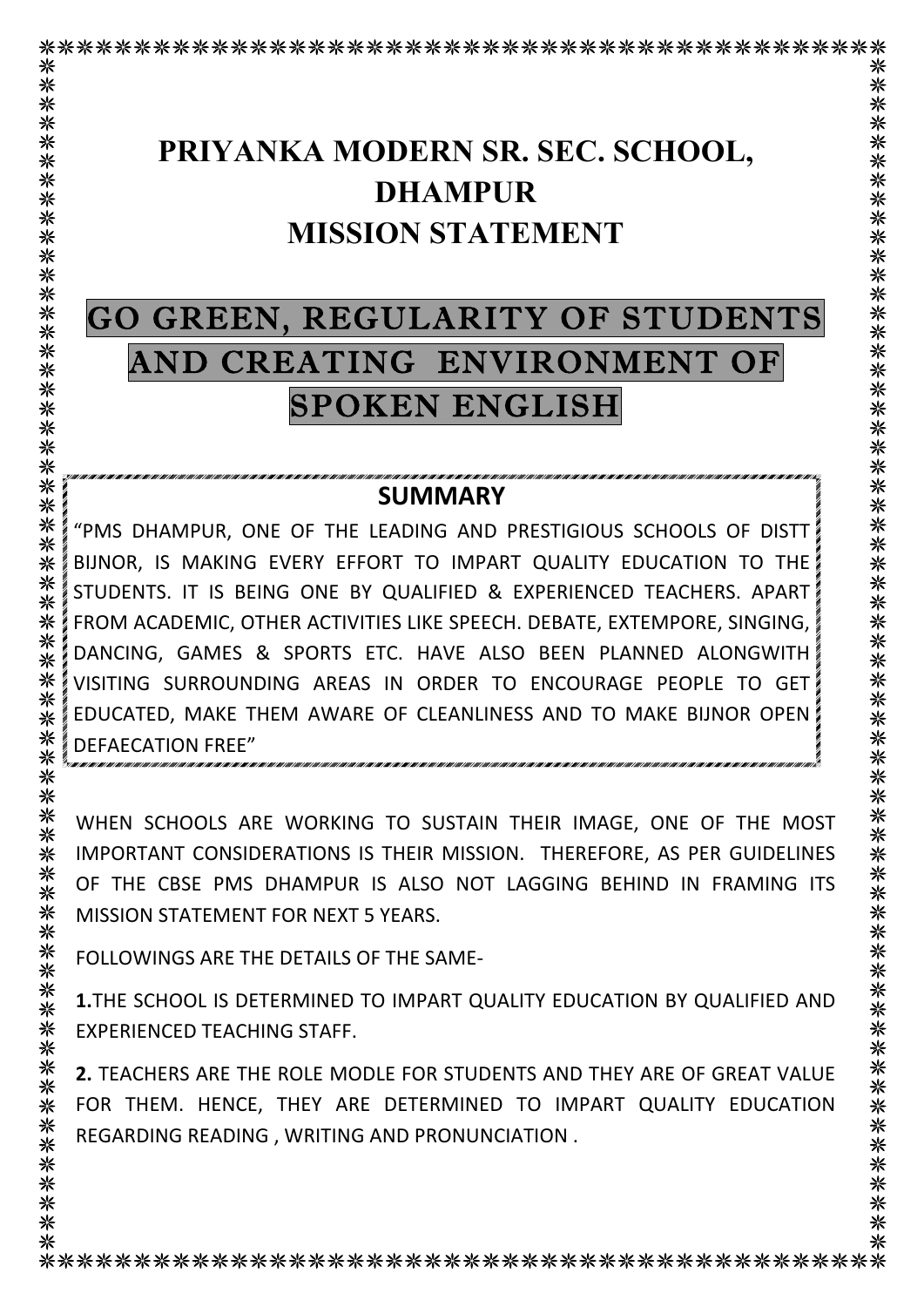⋇ 米 米 米 ⋇ 米 米 **3.**THE SCHOOL HAS ORGANIZED A WORKSHOP ON PHONICS AND PHONETICS SO 米 米 THAT TEACHERS MAY GUIDE THE STUDENTS REGARDING ACCURATE 米 PRONUNCIATION AND ⋇ ⋇ THUS THE STUDENTS MAY ENHANCE/ IMPROVE THEIR READING SKILL. THE SCHOOL ⋇ ⋇ HAS PLANNED THESE TYPES OF WORKSHOPS IN FUTURE ALSO. 米 米 **4.IN ORDER TO IMPROVE THE READING SKILL OF STUDENTS. THE SCHOOL HAS** 米 ⋇ DECIDED TO PROVIDE LIBRARY PERIODS TO ALL CLASSES ON REGULAR BASIS. 米 ⋇ **5.** BESIDES ACADEMIC, FOR THE IMPROVEMENT IN SPOKEN ENGLISH THERE IS A 米 米 PROVISION OF DIFFERENT ACTIVITIES & COMPETITION LIKE SPEECH,DEBATE, 米 **EXTEMPORE ETC.** ⋇ 米 米 **6.** GAMES AND SPORTS ARE ALSO VERY IMPORTANT TO KEEP BODY AND MIND FIT. 米 THEREFORE, STUDENDS WILL ENJOY GAMES PERIODS AND WILL ALSO PARTICIPATE IN ⋇ ⋇ DIFFEREND GAMES AND SPORTS COMPETITION LIKE BASKET BALL, CRICKET, 米 BEDMINTON, HOCKEY, RELAYS, TUG-OF-WAR & SO ON. 米 ⋇ **7.** THE SCHOOL HAS PLANNED FOR STUDENTS TO VISIT THE SURROUNDING RURAL 米 ⋇ AREAS IN ORDER TO MAKE THE PUBLIC IN GENERAL AWARE REGARDING 米 米 CLEANLINESS AND ADULT EDUCATION. STUDENTS WILL VISIT THESE AREAS TIME TO 米 TIME AND EXPLAINE THE PEOPLE ABOUT THE VALUE OF CLEANLINESS UNDER THE 米 ⋇ PROGRAMME "CLEAN INDIA CAMPAIGN AND IMPORTANCE OF EDUCATION AGAINST ⋇ THE CURSE OF ILLITERACY. 米 米 ⋇ **8.** THE SCHOOL IS ALSO DETERMINED TO PLANT 2500 SAPLINGS IN NEXT 5 YEARS TO 米 MAKE THE ENVIRONMENT FRIENDLY AND FREE FROM POLUTION UNDER THE 米 ⋇ SLOGAN "GO GREEN ". 米 ⋇ **9.** THE SCHOOL HAS PLANNED TO ORGANIZE ARTICLE WRITING AND POSTER MAKING 米 ⋇ COMPETITION UNDER THE CAMPAIGN "OPEN DEFAECATION FREE BIJNOR" (ODF). 米 STUDENTS HAVE ALSO PLANNED TO VISIT NEARBY RURAL AREAS AND ENCOURAGE 米 ⋇ THE PEOPLE TO MAKE OUR DISTTRICT OPEN DEFAECATION FREE. ⋇ ⋇ **10.** THE SCHOOL HAS ARRANGED ONCE A WEEK PERIOD IN ALL CLASSES TO PROMOTE 米 VALUES. THE TEACHER ARE SUPPOSED TO EXPLAIN THE STUDENTS ABOUT VALUES 米 米 AND THEIR IMP[ORTANTS IN LIFE. IT WILL BE DONE BY NARATING STORIES AND

INCIDENTS OF GRATE PERSALITIES.

米